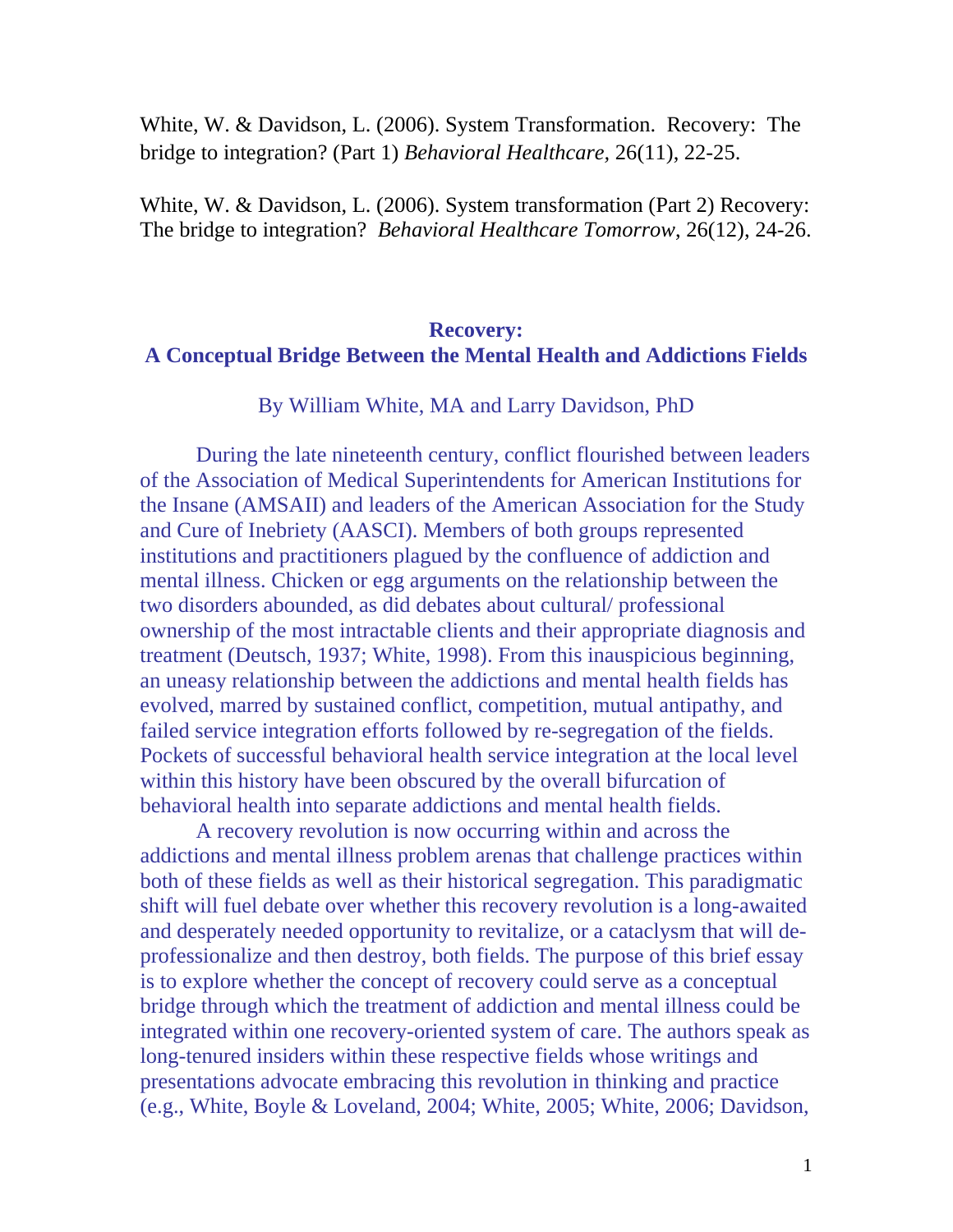O'Connell, Tondora, Staeheli & Evans, 2005; Davidson, O'Connell, Tondora, Styron & Kangas, 2006; Davidson, Stayner, Nickou, Stryon, Rowe & Chinman, 2001; Davidson & Strauss, 1992, 1995).

### **Service Integration: Inhibiting and Promoting Forces**

A review of the histories of the addictions and mental health fields provides three clues on why past service integration efforts may have failed. First, efforts to integrate the treatments of addiction and mental illness have failed when they focused on discussions of the etiology or nature of these disorders or on treatment philosophies and techniques. Historically, common ground for behavioral health integration does not lie in these arenas, although advances in neurobiology may yet establish such common ground. Second, practitioners from both the addictions and mental health fields have been unprepared and often unwilling to treat clients from their sister field. The relationships between addiction treatment providers and clients with severe mental illness and the relationships between mental health service providers and those with severe alcohol and other drug problems both have been characterized by institutionalized countertransference (e.g., lack of empathy, disrespect, contempt, exclusion, and extrusion). Service integration efforts have often failed to address these attitudinal barriers. Third, the historical conflict that has pervaded the relationship between theses two fields is imbedded in prolonged competition for scarce resources, fears regarding the loss of institutional and professional legitimacy and integrity, and structural issues at the national level that drive segregated policies, funding streams, and regulatory oversight. Without a strong and shared conceptual foundation, the processes involved in service integration experiments have occurred largely by administration fiat and were often experienced at the front lines as one field attempting to colonize the resources of the other.

 What is surprising in light of this history is the continued discussion regarding the potential advantages of an integrated behavioral health system. The forces pushing integration appear to be just as significant as those inhibiting it. People experiencing addictions and those with severe mental illness have often been considered hopeless and been the target of intense social stigma manifested in their sequestration in almshouses, decaying asylums, jails, and prisons, or abandoned on the nation's streets. There is in this shared history a sense that the fate of individuals and families impacted by mental illness and addiction may be somehow linked, and that joint efforts might lead to more progress than isolated efforts.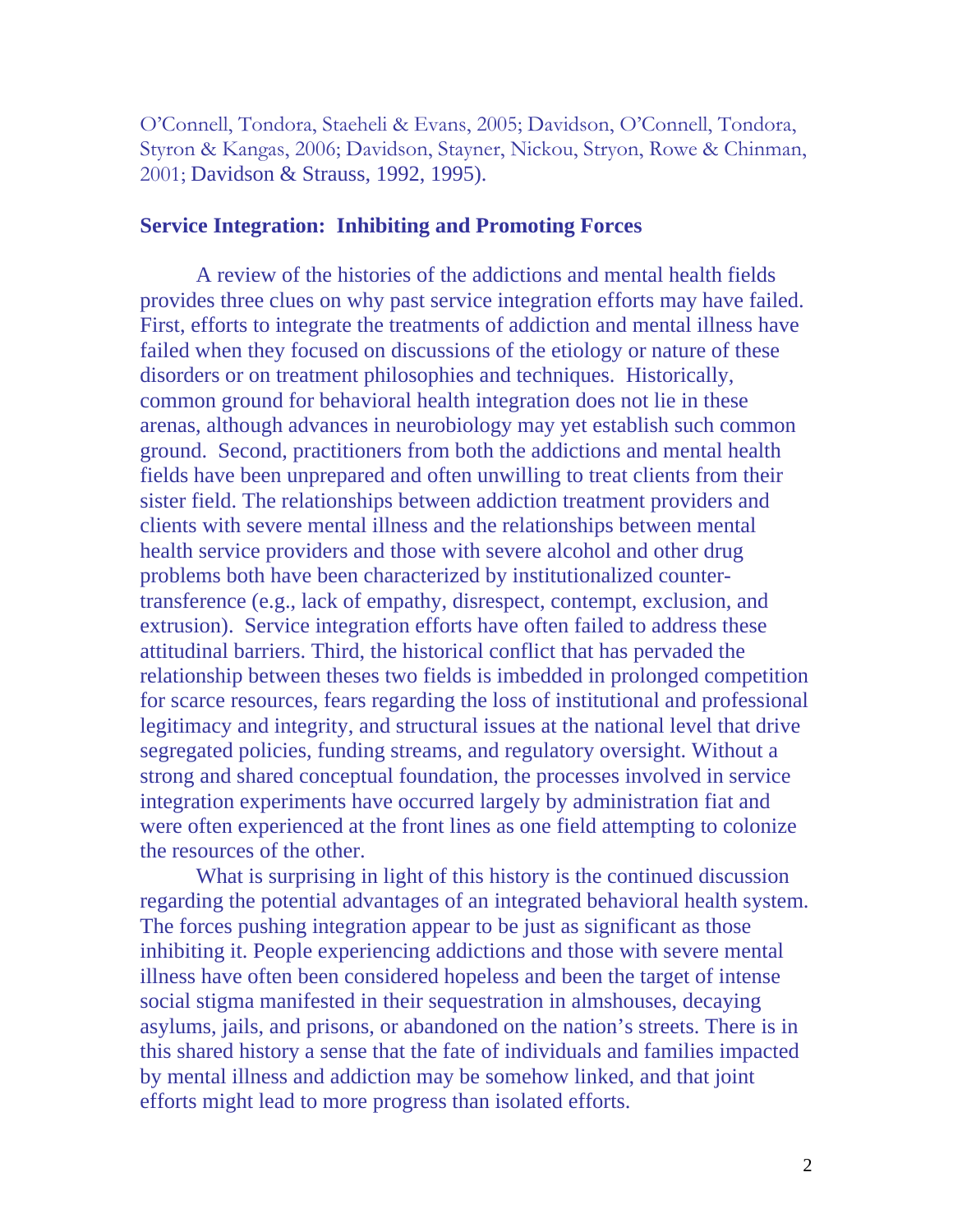Adding to the weight of this history is the growing confluence of these problems. Epidemiological and service utilization data reveal that these problems are as likely to co-occur in the same individuals and families as to exist independently of one another. Over the past two decades, an extensive body of literature has illuminated the poor quality of care individuals and families with multiple problems receive within the current system of categorically segregated services. That body of research is confirming the superior outcomes achieved within integrated models of care. All of these factors add momentum to service integration initiatives, but we suspect the primary spark for such integration will come from another source. The individuals and families experiencing these problems and the lived solutions they are discovering suggest new rationales and strategies for service integration that have hitherto escaped policy makers, managers, and practitioners.

## **The Recovery Revolution**

There is a shift within the broad arena of behavioral health from pathology and treatment paradigms to one of recovery (White, 2005). This shift is indicated by:

- The growth and diversification of recovery mutual aid structures (support groups, clubhouses, recovery support centers, recovery housing, recovery educational programs, recovery job co-ops)
- The growth in grassroots recovery advocacy organizations in both fields that are addressing the problem of co-occurring disorders at both clinical and organizational levels,
- Major policy reports, including the President's New Freedom Commission Report on *Achieving the Promise (2003)*, SAMHSA's *Transforming Mental Health Care in America* (2005), and the National Institute of Medicine's *Improving the Quality of Health Care for Mental and Substance-use Conditions (2006)*.
- New pilot initiatives at the Federal level (CSAT's Recovery Community Support Program and Access To Recovery), and stateand city-initiatives (e.g., CT, Philadelphia) to integrate behavioral health care within a recovery-focused system transformation, and
- Significant increases in number and quality of scientific studies on the pathways and processes of long-term recovery from addiction and from mental illness.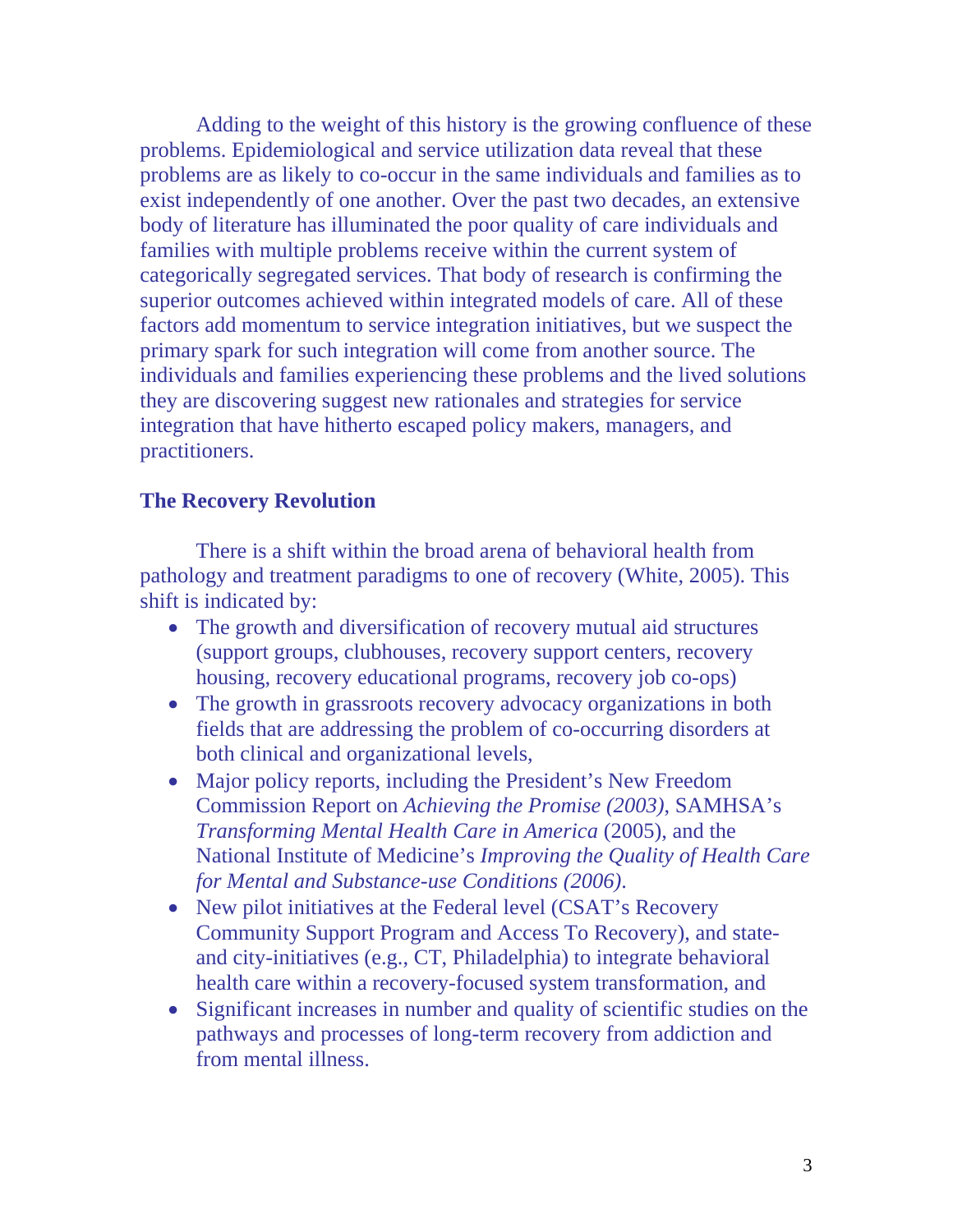"Recovery-oriented system transformation" is becoming an umbrella concept for integrating behavioral health care and creating systems of care that are culturally competent, trauma-informed, evidence-based, inclusive of families, based on strengths, and connected to communities (as indigenous sources of recovery support). Leading the call for such system transformation are new recovery advocacy movements in both the addictions and mental health fields. These movements, led by people in recovery, their families and visionary professionals, are demanding that care be focused on the processes of long-term recovery and anchored within natural supports and local communities.

### **Core Ideas**

Recovery refers to the ways in which persons with or impacted by a mental illness and/or addiction tap resources within and beyond the self to move beyond experiencing these disorders to actively managing the disorders, managing their residual effects and building full, meaningful lives in the community. Recovery is more than the elimination of symptoms from an otherwise unchanged life; it is about regaining wholeness, connection to community, and a purpose-filled life. There are a number of over-arching ideas that are at the core of these new recovery advocacy movements.

 1. Recovery is a reality in the lives of millions of individuals and families.

- 2. There are many pathways and styles of recovery.
- 3. Recovery is a voluntary process.

4. Recovery flourishes in supportive communities.

5. Recovery gives back (to individuals, families, and communities) what addiction and mental illness have taken away.

6. Behavioral health care must move beyond emergency and palliative care to care that is oriented to promoting long-term recovery.

Recovery-oriented care is what psychiatric and addiction treatment and rehabilitation practitioners offer in long-term support of the person's/family's own recovery efforts. Recovery-oriented care shifts the design of the addiction treatment system from an acute care model focused on serial episodes of biopsychosocial stabilization to a model of sustained recovery management. That same recovery orientation in the mental health field shifts the service design beyond cyclical crisis intervention and "sustaining care" aimed at symptom suppression and reduced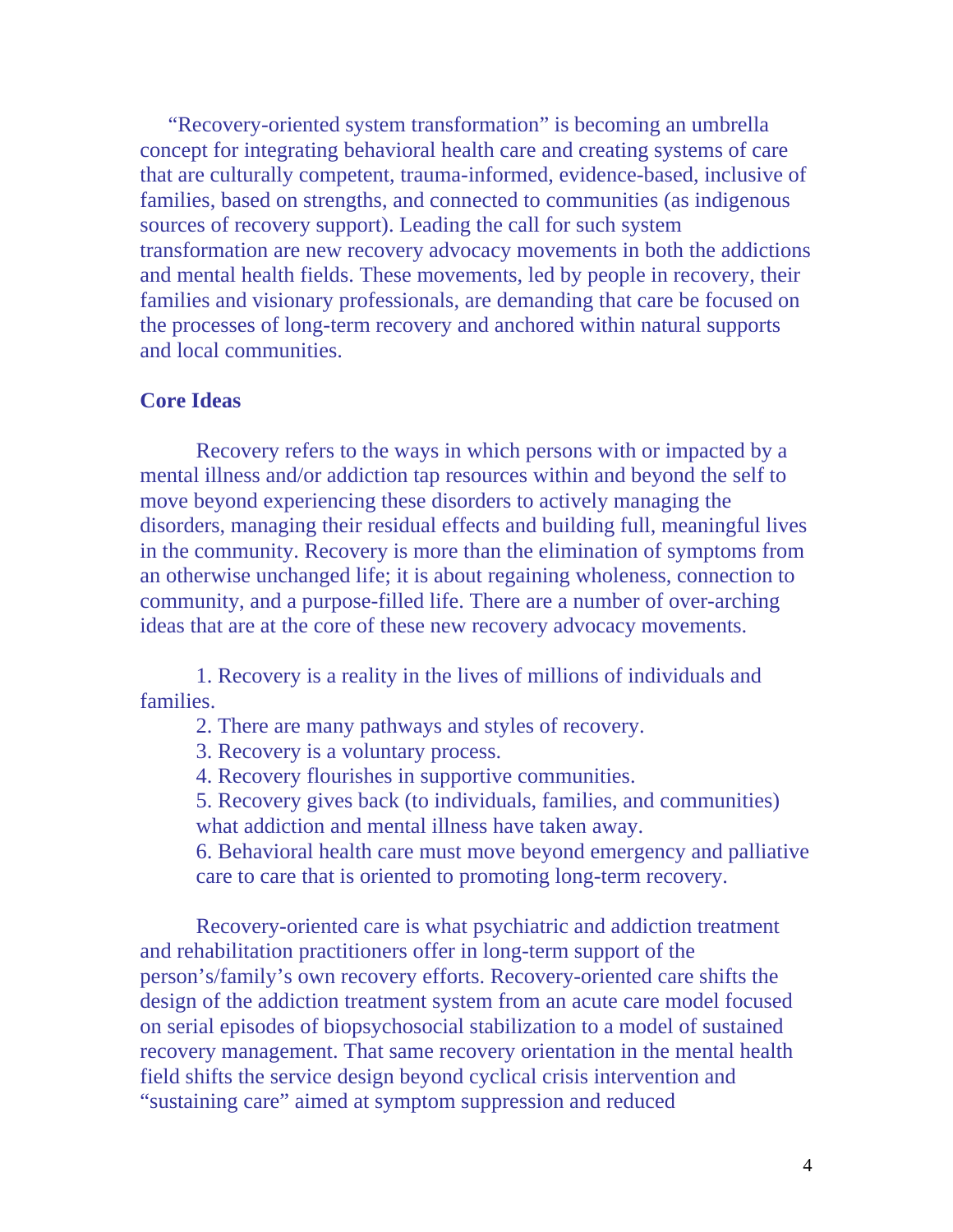hospitalizations to one of recovery enhancement. Recovery-oriented care focuses on the acquisition and maintenance of recovery capital (internal and external assets required for recovery initiation and self-maintenance), global health (physical, emotional, relational, and spiritual) and community integration (meaningful roles, relationships, and activities).

 Understanding that system change, like recovery, must be led by people with lived experiences of recovery, the Connecticut Department of Mental Health and Addiction Services consulted with statewide recovery advocacy organizations to develop a set of core recovery values (e.g., selfsufficiency, dignity, respect) and principles to drive their system transformation process. These principles included the following admonitions: 1) f*ocus on people rather than services,* 2) m*onitor outcomes rather than procedural performance,* 3) e*mphasize strengths rather than deficits or dysfunction,* 4) e*ducate the public to combat stigma,* 5) *foster collaboration as an alternative to coercion, and 6*) p*romote autonomy and decrease reliance on professionals* (Recovery Resource Guide, 2002).

## **Transforming Practices**

As we have watched and helped facilitate these experiments in system transformation in states like Connecticut and cities like Philadelphia, we have been struck by the broad changes in practices in both mental health and addiction agencies that unfold as an outcome of recovery-focused system change. Some of the most profound of these changes occur in the following areas (White, Boyle & Loveland, 2002):

- Roles of clients, families, and recovery advocates: Shifts from viewing people with mental illnesses or addictions as the problems a system has to deal with to viewing people in recovery as valuable assets and partners, with their involvement at all levels of service organization and across major functions (policy development, planning, service delivery, service evaluation) in advisory, volunteer, and paid roles; decisionmaking viewed as crucial to long-term recovery; and a philosophy of choice guides all levels of care and nuanced across developmental stages of recovery.
- Identification, engagement, and retention: Assertive outreach programs, shift from pain-based to hope-based intervention strategies, lowered thresholds of admission, increased use of case management to resolve obstacles to participation, and use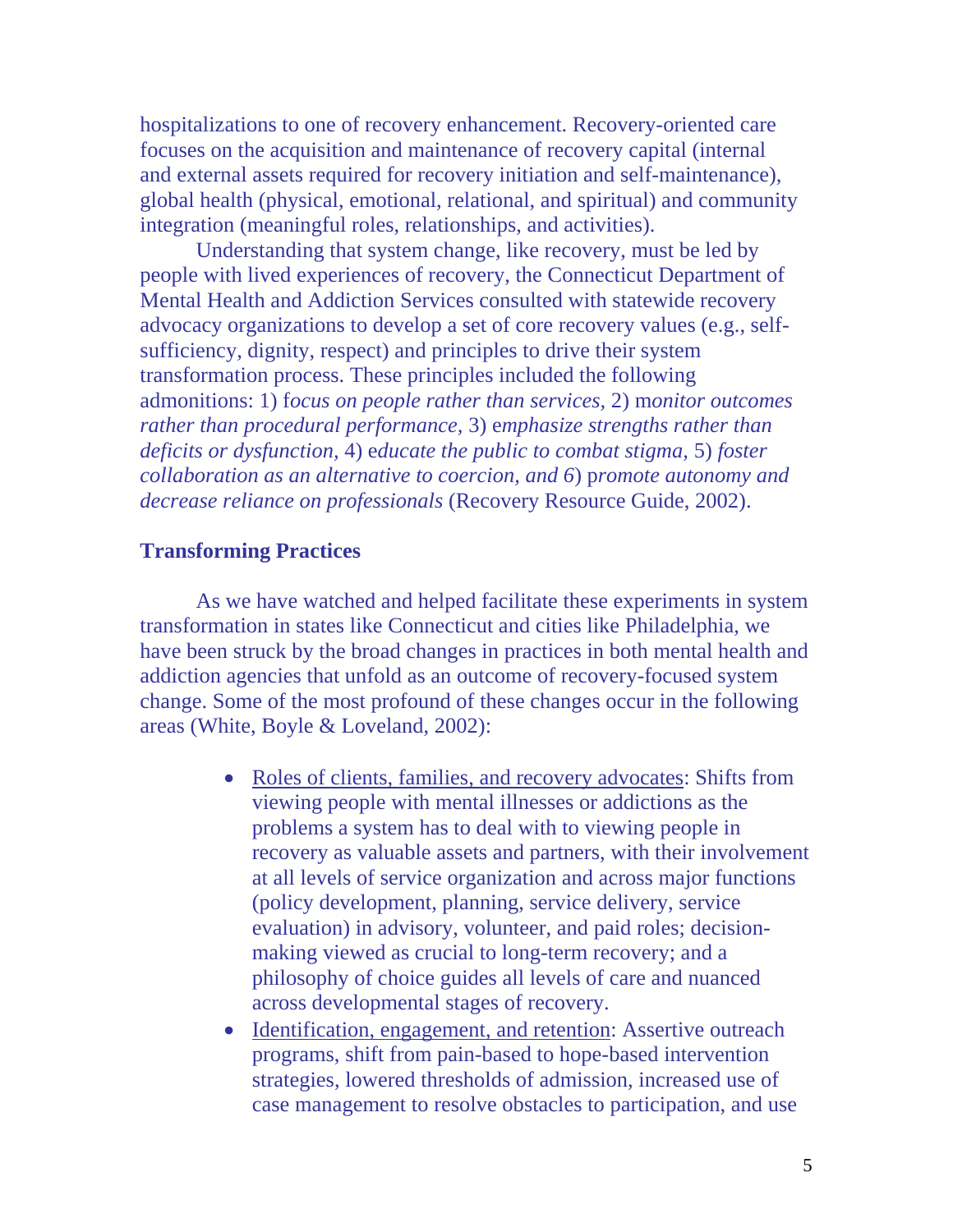- Assessment: Shifts from assessment protocols that are categorical (specialized), pathology-based, individual-focused, and an intake function to assessment protocols that are global, strengths-based, family-centered, and continual.
- Service Goals: Symptom reduction/remission shifts from a goal to a strategy; goals focus on quality of life, achievement of personal aspirations, meaningful participation in and service to the community.
- Service planning and service team: Rapid transition from professionally-directed treatment plans to client-driven recovery plans; move to multi-agency, interdisciplinary service models; inclusion of family and indigenous healers (clergy, folk healers, recovery peers, e.g., sponsor) in treatment and recovery planning process.
- Role of the Community: Emphasis on local recovery education and policy advocacy; shift from viewing community as context for or precipitant of relapse to reservoir of resources, hospitality, and support; focus on collaboration with existing recovery support resources and community development strategies to expand the scope and quality of such resources.
- Service Timing: Shifts from crisis-based contact to long-term support focused on critical windows of peak functioning (to acknowledge and celebrate recovery) and critical windows of vulnerability (to provide support through situations that pose risk of relapse); use of regular recovery checkups.
- Locus of Service Delivery: Shifts from institutional environments to client's natural environment; considerable focus on the "ecology of recovery" (helping clients create a recovery-conducive physical and social environment).
- Service Relationship: Shifts from an expert model of diagnosis and treatment to a sustained heath care partnership; shifts from relationship that is hierarchical, transient, and highly commercialized to one that is less hierarchical, sustained, and natural; increased use of peer-based models of recovery support.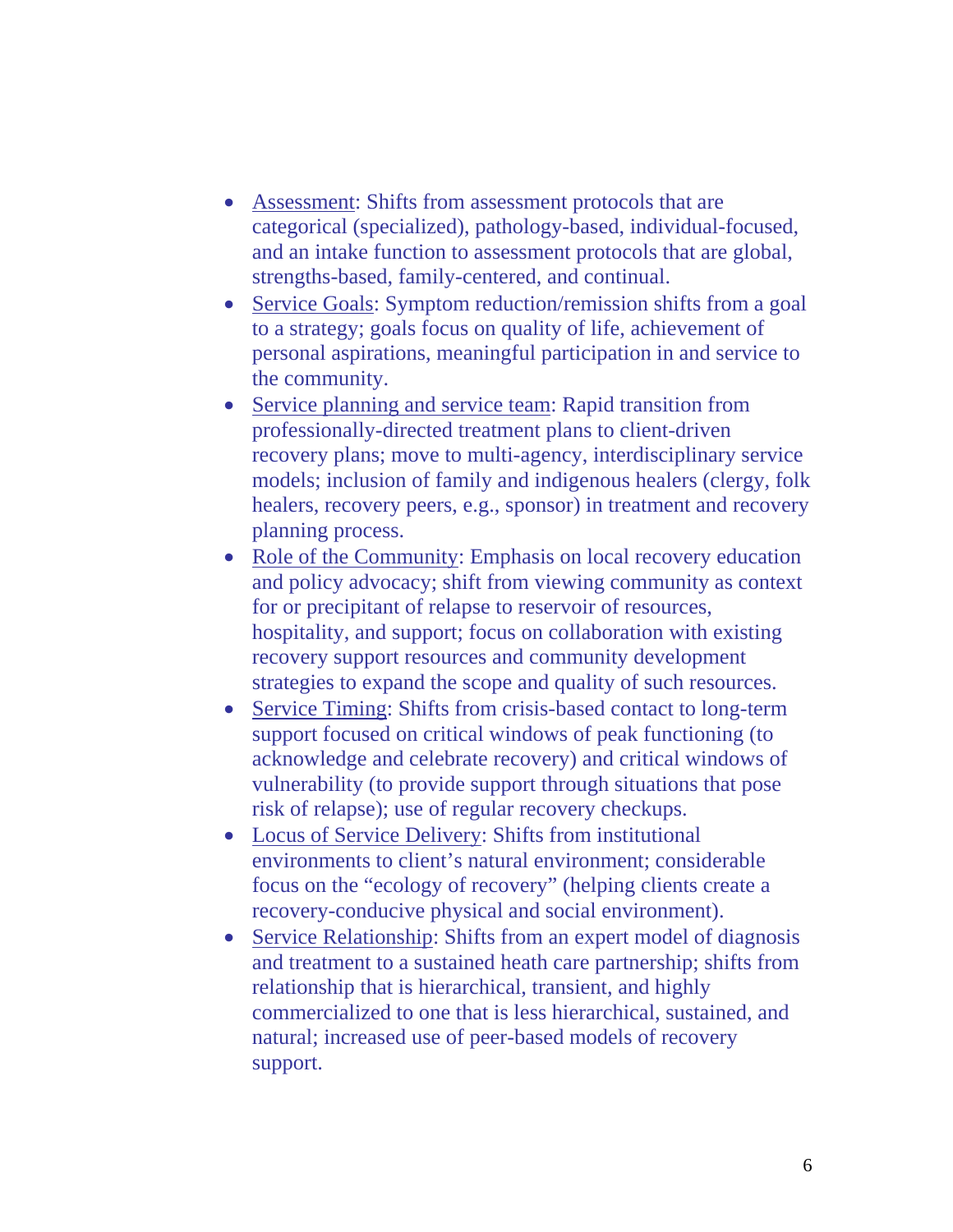• Service Evaluation: Significantly involves clients, family members, and community elders in the evaluation process; emphasis shifts from pathology measures to key recovery indicators; shift from evaluating discrete service episodes to evaluating impact of service combinations and sequences on person's overall life over time.

### **Toward a Recovery-Oriented, Integrated System of Care**

 A move toward a more recovery-oriented system of care can occur concurrently and independently with the addictions and mental health fields or it can be used as an opportunity to move towards an integrated system of behavioral health care. We have been frankly surprised at the amount of common ground that is being discovered as recovery advocates from both fields have come to know each other and share their respective stories and concerns. In working with those systems that are attempting behavioral health integration, we have been similarly struck by the discovery that the greatest obstacles to integration are coming at structural levels (the segregation of policy development, service planning, funding, documentation requirements, and regulatory monitoring) and not at the front-line service levels. It is tragically ironic that the infrastructures put in place separately within both fields with a vision of enhancing quality of care now constitute obstacles in achieving that goal.

 The structural obstacles to behavioral health care integration are substantial, and only sustained advocacy and new organizing constructs are likely to overcome these obstacles. The collaboration and growing influence of grassroots mental illness and addiction recovery advocacy groups and their progressive elaboration of the recovery concept may well provide the momentum for service integration and the conceptual bridge between the addictions and mental health fields. There is much potential synergy if this continues to unfold. To cite just one example, the addictions field has had a well-developed concept of full recovery for more than 200 years, but has lacked a legitimized concept of partial recovery, while the mental health field has long-promoted the goal of partial recovery but has, until very recently, lacked a viable concept of full recovery from severe mental illness. Neither field have had an understanding of "transcendent" recovery—a heightened level of personal and interpersonal functioning achieved as a result of having survived and transcended the limitations imposed by such severe and complex disorders (White & Kurtz, 2005). Both fields have much to gain from a dynamic interplay between these various views of recovery,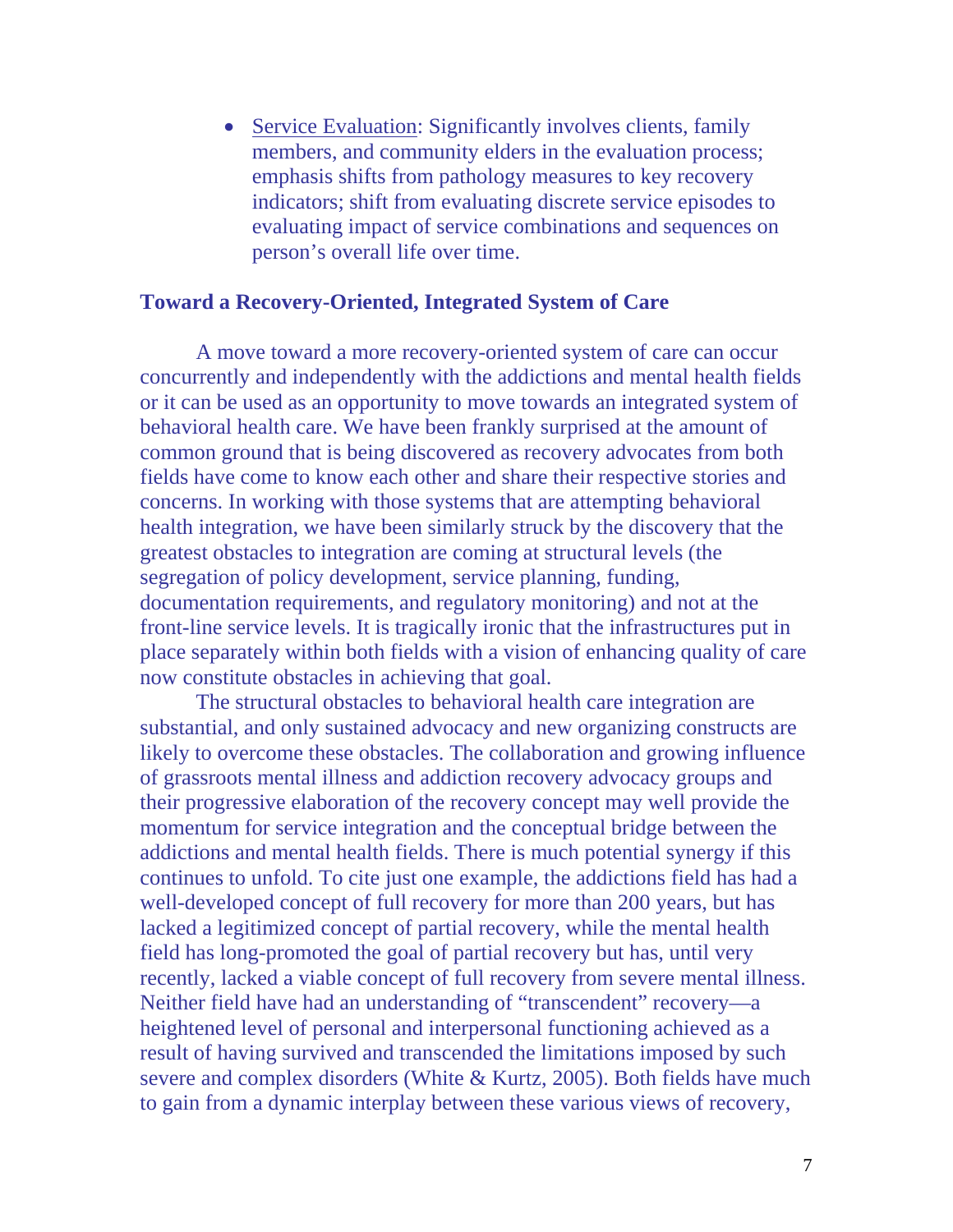expanding the range of possibilities available to people living with these conditions.

 The mental health and addictions fields have focused their collective energies on the study of pathology based on the assumption that discovering the etiological roots, natures, and courses of these disorders would generate effective treatments. Both fields are making substantial progress in the scientific evaluation of interventions designed to treat these disorders. But both fields are just beginning to build foundational knowledge on the prevalence, pathways, styles, and stages of long-term recovery. We envision a future in which behavioral health care will be designed based on intimate familiarity with and knowledge of the lived solutions to these problems. In that vision, two fields will have become one, and its primary message to the community will be one of hope for recovery from addiction and from mental illness.

**Acknowledgment**: Work on this article was supported in part by the Philadelphia Department of Behavioral Health and Mental Retardation Services.

**About the Authors**: William White, MA, ([bwhite@chestnut.org\)](mailto:bwhite@chestnut.org) is a Senior Research Consultant at Chestnut Health Systems. Larry Davidson, PhD, ([Larry.Davidson@Yale.edu\)](mailto:Larry.Davidson@Yale.edu) is Director of the Program for Recovery and Community Health, Department of Psychiatry, Yale University School of Medicine.

#### **References**

Anthony, W., Gagne, C. & White, W. (submitted for publication) Recovery: A common

vision for the fields of mental health and addictions.

Davidson, L., O'Connell, M., Tondora, J., Staeheli, M.R. & Evans, A.C. (2005). Recovery in serious mental illness: A new wine or just a new bottle? *Professional Psychology: Research and Practice,* 36(5): 480-487.

Davidson, L., O'Connell, M.J., Tondora, J., Styron, T. & Kangas, K. (2006). The top ten concerns about recovery encountered in mental health system transformation. *Psychiatric Services,* 57(5): 640-645.

Davidson, L., Stayner, D.A., Nickou, C., Stryon, T.H., Rowe, M. & Chinman, M.J. (2001). "Simply to be let in": Inclusion as a basis for recovery from mental illness. *Psychiatric Rehabilitation Journal*, 24: 375-388.

Davidson, L. & Strauss, J.S. (1992). Sense of self in recovery from severe